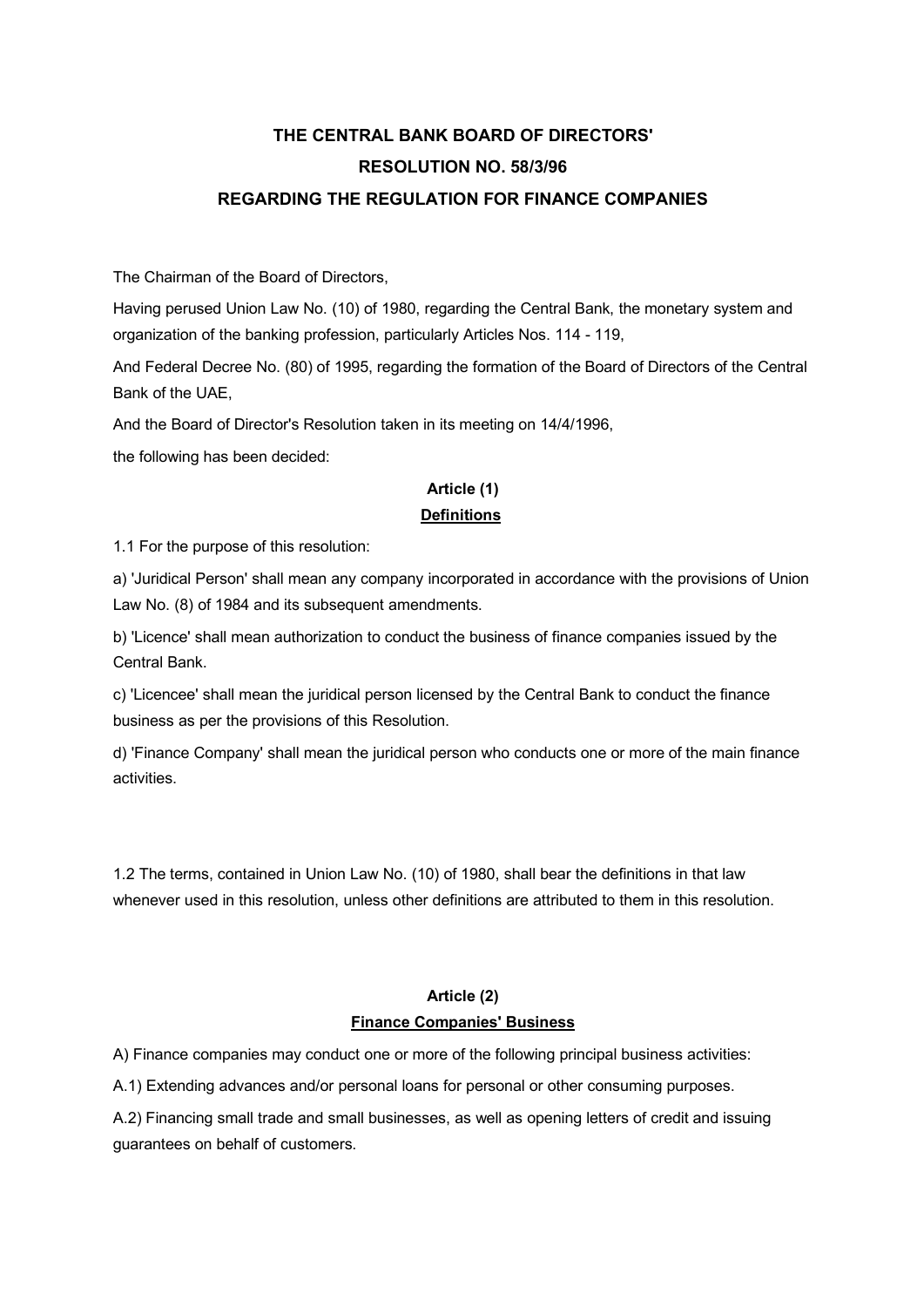A.3) Participating in the capital of projects and/or in the issuance of shares or bonds and/or Certificates of Deposit. Such participation, however, should not exceed 7% of the finance company capital.

B) The finance company cannot conduct any other additional business activities without the prior approval of the Board of Directors of the Central Bank; such activities cannot be amended without the approval of the Board of Directors of the Central Bank.

### **Article (3) Finance Company's Financial Resources**

3.1 The finance company's financial resources consist of the following:

a) The company's paid-up capital;

b) Reserves available with the company;

c) Retained profits;

d) Debt instruments or loans from banks, other financial institutions, companies and establishments as well as deposits from such entities - provided that such deposits do not exceed twice the finance company's capital and reserves.

3.2 The finance company is strictly prohibited from accepting deposits or loans from individuals, and from opening accounts of any kind and in any form for individuals.

The finance company's loans and deposits which it obtains from customers are not just subject to cash reserve requirements.

### **Article (4) Obtaining a Licence - An Imperative**

No juridical person is allowed to conduct finance business in the country unless licenced to do so by the Central Bank as per a resolution from the Board of Directors. Article (5)

Applying for a Licence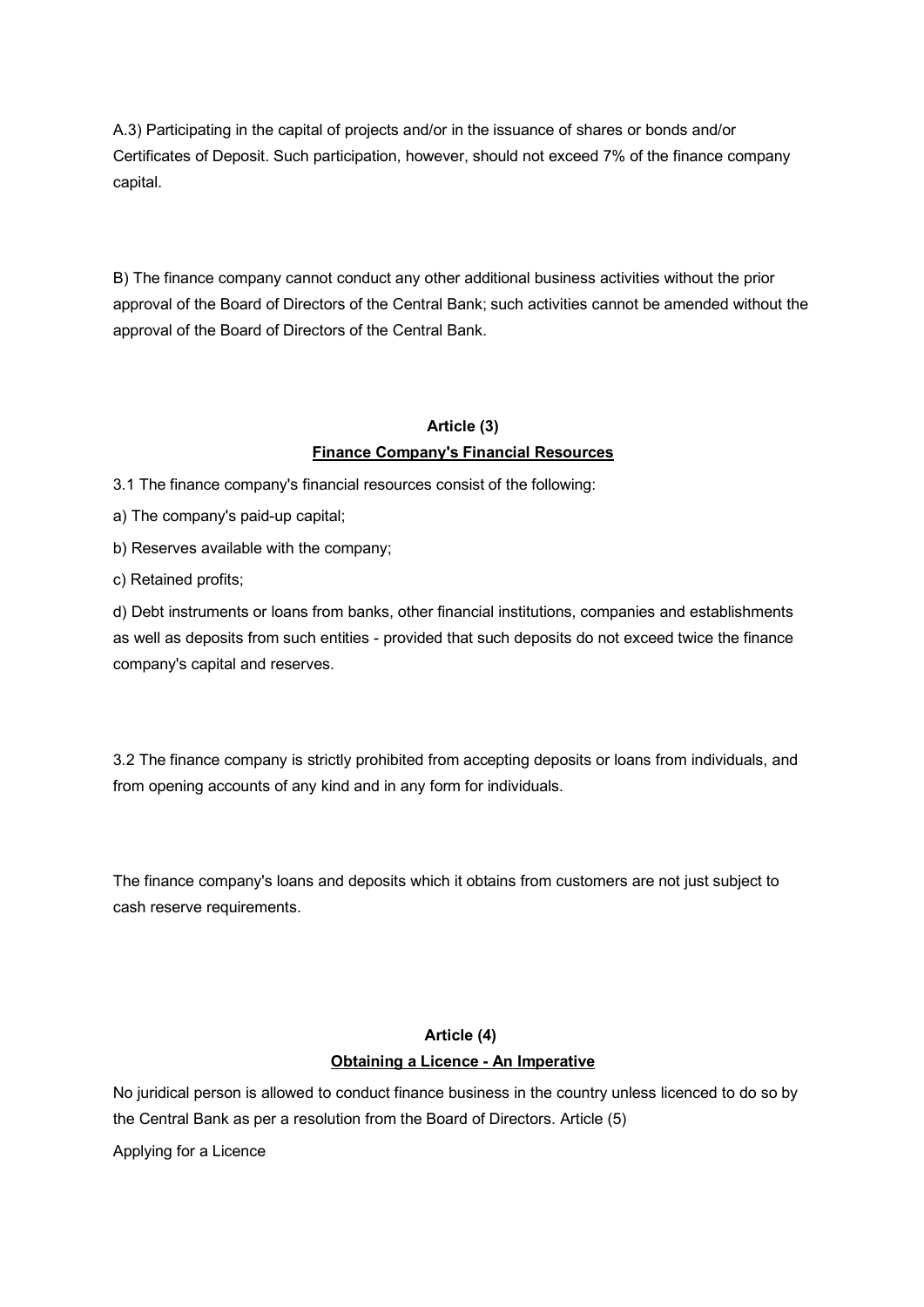Any juridical person is allowed to apply for a licence from the Central Bank to conduct finance business. The application must be presented on the form prepared by the Central Bank from time to time, and the following documents should be attached:

a) A statement identifying the nature and scope of the finance business which the applicant intends to conduct. In addition, the statement should specify any plans the applicant may have with regard to the future developments of these kinds of business, as well as details regarding the applicant's arrangements related to managing this business.

b) The names, addresses, nationalities and share ratios of founders, in addition to a certified copy of the Articles and Memorandum of Association after the completion of the establishment procedures, as per the provisions of Union Law No. (8) of 1984 and its amendments; also, copies of passports of expatriate founders and a copy of the family list record of national founders.

c) The organizational structure of the proposed finance company, and the C.V.s of the persons recommended for main posts.

d) A certificate issued by a bank operating in the country indicating the depositing of no less than AED 15 Mn of the authorized capital of the company - as declared in its Articles and/or Memorandum of Association; in addition to an undertaking to deposit the remaining of the capital immediately after obtaining a preliminary approval from the Central Bank.

An undertaking to abide by the provisions of Union Law No. (10) of 1980, Union Law No. (8) of 1984 and its amendments, as well as the provisions of this regulation and any decisions, instructions, directives, circulars or correspondence issued by the Central Bank with regard to finance business; also, an undertaking to make available records and documents to be supervised, examined and reviewed by the Central Bank.

f) Any information or documents requested by the Central Bank for the purpose of deciding on the application for a licence.

### **Article (6) Conditions for Granting a Licence**

6.1 The Central Bank, after reviewing the application for a licence prepared in line with the provisions of this resolution, and after obtaining all requested information, documents and reports, may grant or deny the licence.

6.2 No licence shall be granted to a finance company unless the following conditions are met:

a) The paid-up capital must not be less than AED 35 Mn.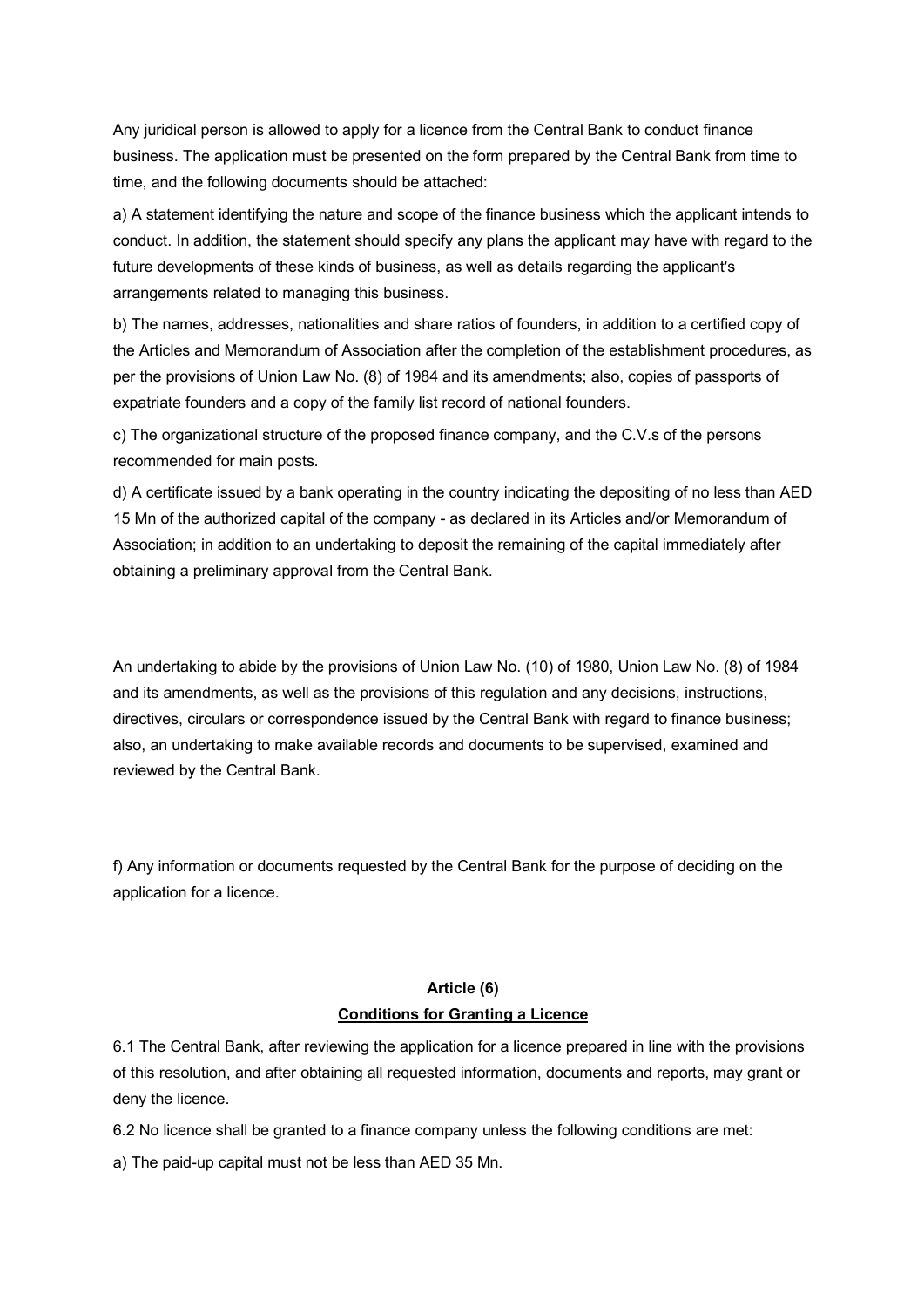b) National ownership should not be less than 60% of total paid-up capital, and in way that does not contradict with the provisions of Union Law No. (8) of 1984 and any of its subsequent amendments. c) The elected or legally appointed Board of Directors of the finance company should include a majority of nationals.

6.3 No licence shall be granted unless the founding members of the finance company meet the necessary requirements with regard to personal integrity and professional qualifications as deemed appropriate by the Central Bank:

#### a) Personal Integrity

Every founding member of the finance company should be characterized by good conduct and behaviour, and should not have been convicted in any crime which stains honour or ethics, or which involves violence. He should not as well have failed to honour his liabilities towards banks or any other creditors. Furthermore, he should not have declared bankruptcy, nor reached a settlement agreement with his creditors; also, he should not have had his properties confiscated, nor had he been put under court receivership.

#### b) Professional Qualifications

The person who is nominated by the applicant as manager or supervisor should be theoretically and practically familiar with the finance business, and should as well have relevant managerial experience.

6.4 In deciding on the application for a licence, all matters regarding personal integrity or professional qualifications, concerning any other company within the applicant's group, or any manager or supervisor in that group, shall be taken into consideration.

### **Article (7) Notification of Approval or Refusal**

In the case of an approval or refusal of an application for a licence, the Central Bank shall notify the applicant in writing, pointing out the reasons in case of refusal.

Article (8)

Scope of Licence

The following are considered in the licence issued by the Central Bank: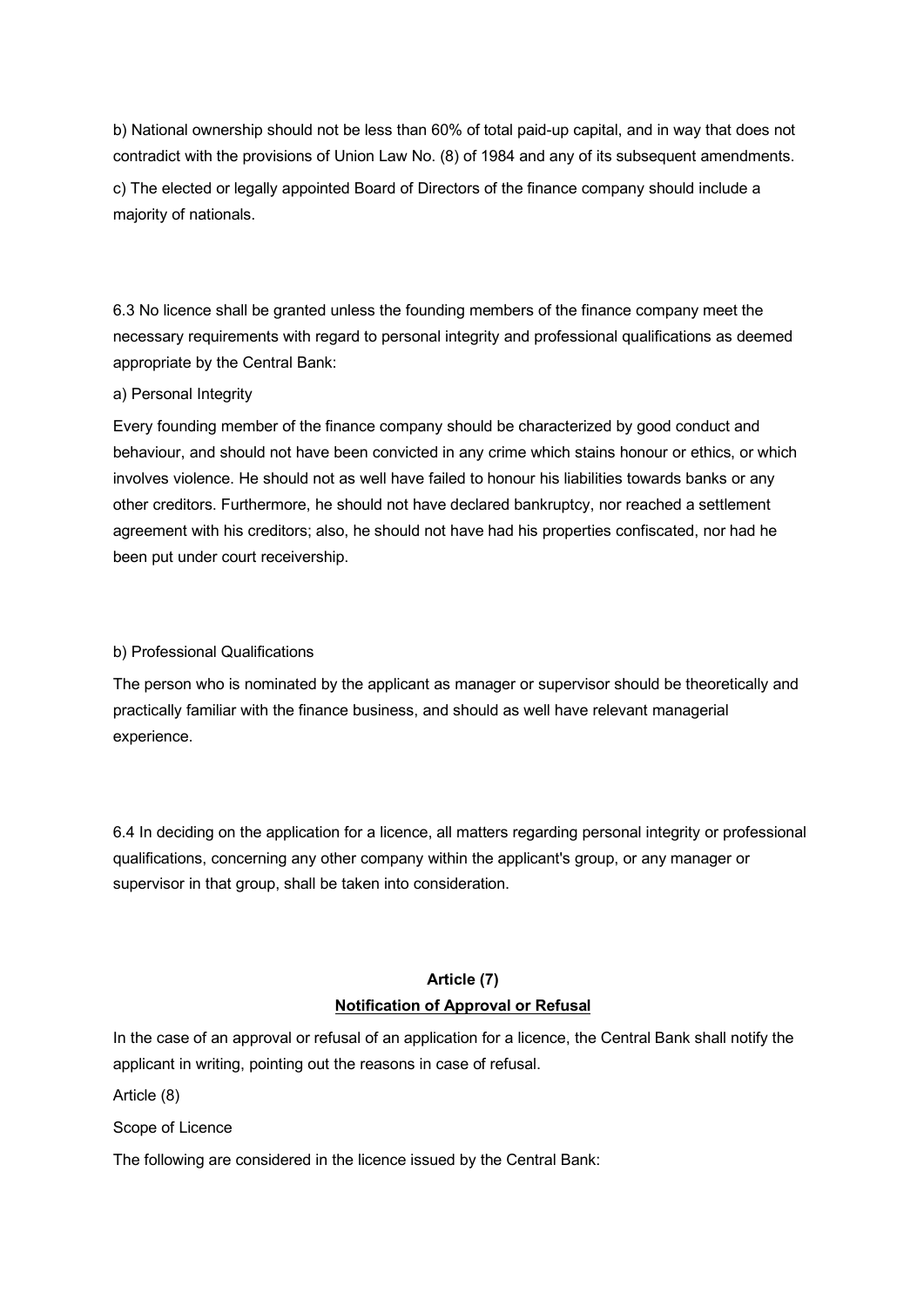a) The licence shall be valid for two years, and may be renewed for further year.

b) The licence shall contain the terms which the Central Bank deems appropriate.

#### **Article (9)**

#### **Licence Cancellation, Restriction or Alteration**

9.1 The Central Bank may at any time, through a decision by its Board, cancel, change, restrict, impose or withdraw any condition imposed on a licence, after receiving comments of the concerned juridical person granted a licence with regard to the reasons for cancellation, alteration, restriction, imposition or withdrawal.

9.2 The Central Bank may, through a decision by its Board, cancel a licence in the following cases:

If the Central Bank finds out any violation in any of the continuous commitments referred to in Article (10) of this resolution, or in any of the licence terms.

b) If the licensee violates the provisions of this resolution, or the provisions of Union Law No. (10) of 1980, or any other instructions or circulars issued by the Central Bank, or if he fails to meet the licence terms or if it is found out that he cannot meet these terms.

c) If the Central Bank is provided with false, misleading or inaccurate information by the licensee or on his behalf or by any of his managers, supervisors or auditors.

d) If the interests of the current or potential clients of the licensee are at risk, whether the risk is the result of the manner exercised by the licensee in handling his business, or the manner in which he intends to conduct that business, or of any other significant reason.

e) If an order to liquidate the business of the licensee or any of his principal owners is issued by any relevant judicial authority.

f) If a court receiver, or manager, or any other similar officer is appointed on the business of the licensee.

g) If a bankruptcy order or a sentence to declare bankruptcy against the licensee is issued.

h) If the licensee has not commenced to operate the finance business he is licensed to conduct within one year of the date of the licence.

i) If the licensee ceases to operate for a period of (3) three consecutive months.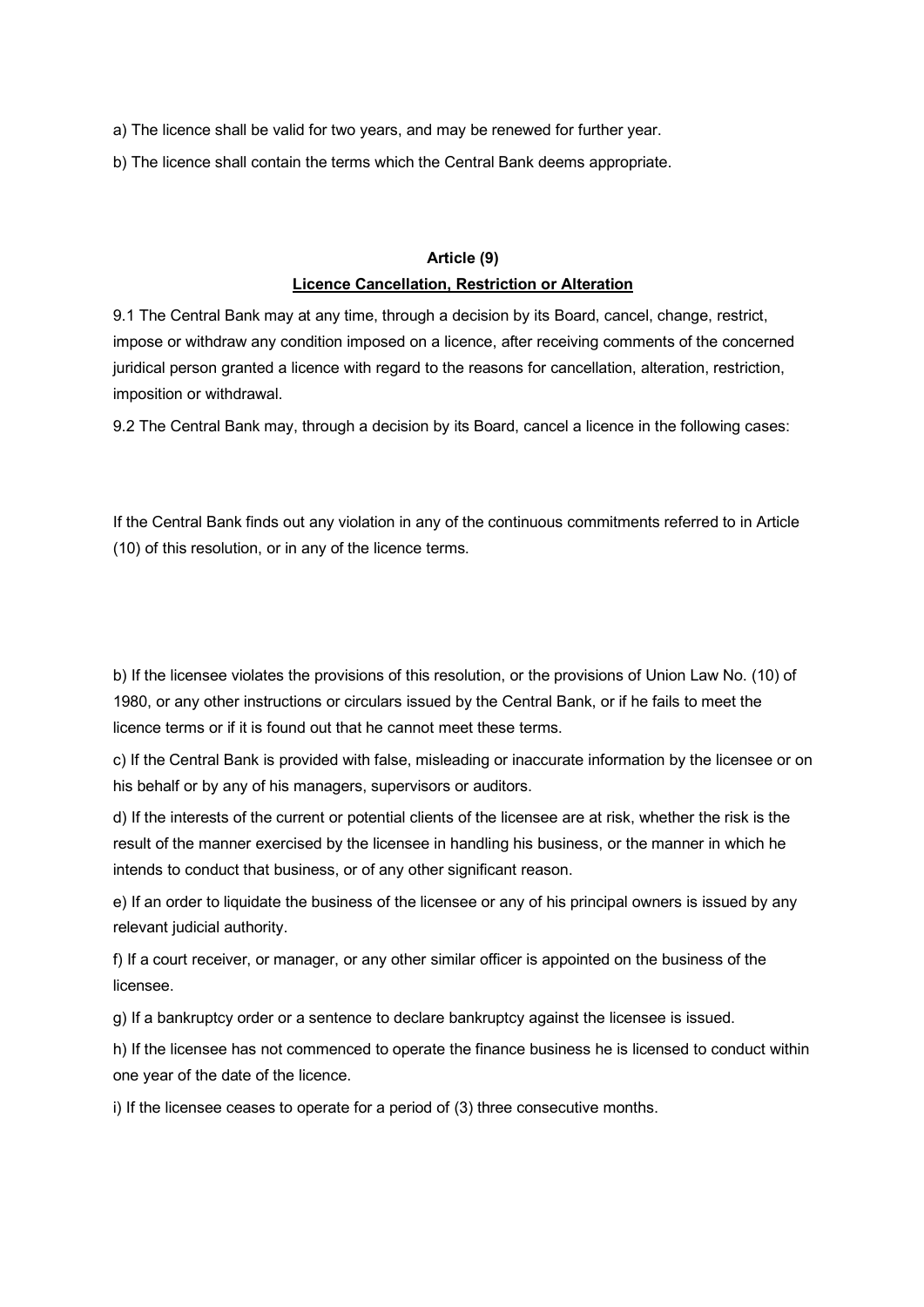j) If the Central Bank finds out, from its own viewpoint, that the licensee is unable to repay his due debts, or that the value of his assets, as viewed by the Central Bank, is less than that of his liabilities, after taking into consideration his potential as well as future claims.

k) If the concerned local authorities have withdrawn any licences granted by them to the licensee.

#### **Article (10)**

#### **Continuous Commitments**

10.1 The finance company is prohibited from conducting money changing business or investment companies' business or any other unlicensed business, or the business conducted by other financial institutions

10.2 The finance company is prohibited to do the following:

a) to lend, deposit or invest more than 7% of its paid-up capital and reserves in any one institution or in one group.

b) to extend loans or advances to its board members or to their related companies.

c) to own property apart from what is permitted by the Central Bank.

10.3 The licensed finance company shall strictly adhere to the following:

a) its capital adequacy shall not be less than 15%.

b) to manage its business by persons who are acceptable to the Central Bank.

c) not to change its legal status or ownership or size of its capital without prior approval in writing from the Central Bank.

d) not to merge or consolidate with any other person or entity, without the prior approval in writing from the Central Bank.

e) to conduct its business from independent and appropriate premises, approved by the Central Bank, and to refrain from conducting any other business of any kind at the same premises; relocation of premises is not allowed without approval from the Central Bank.

f) its commercial name should not include the terms "bank", "investment company", "commercial or real estate company" or any of what might indicate anything other than the finance business.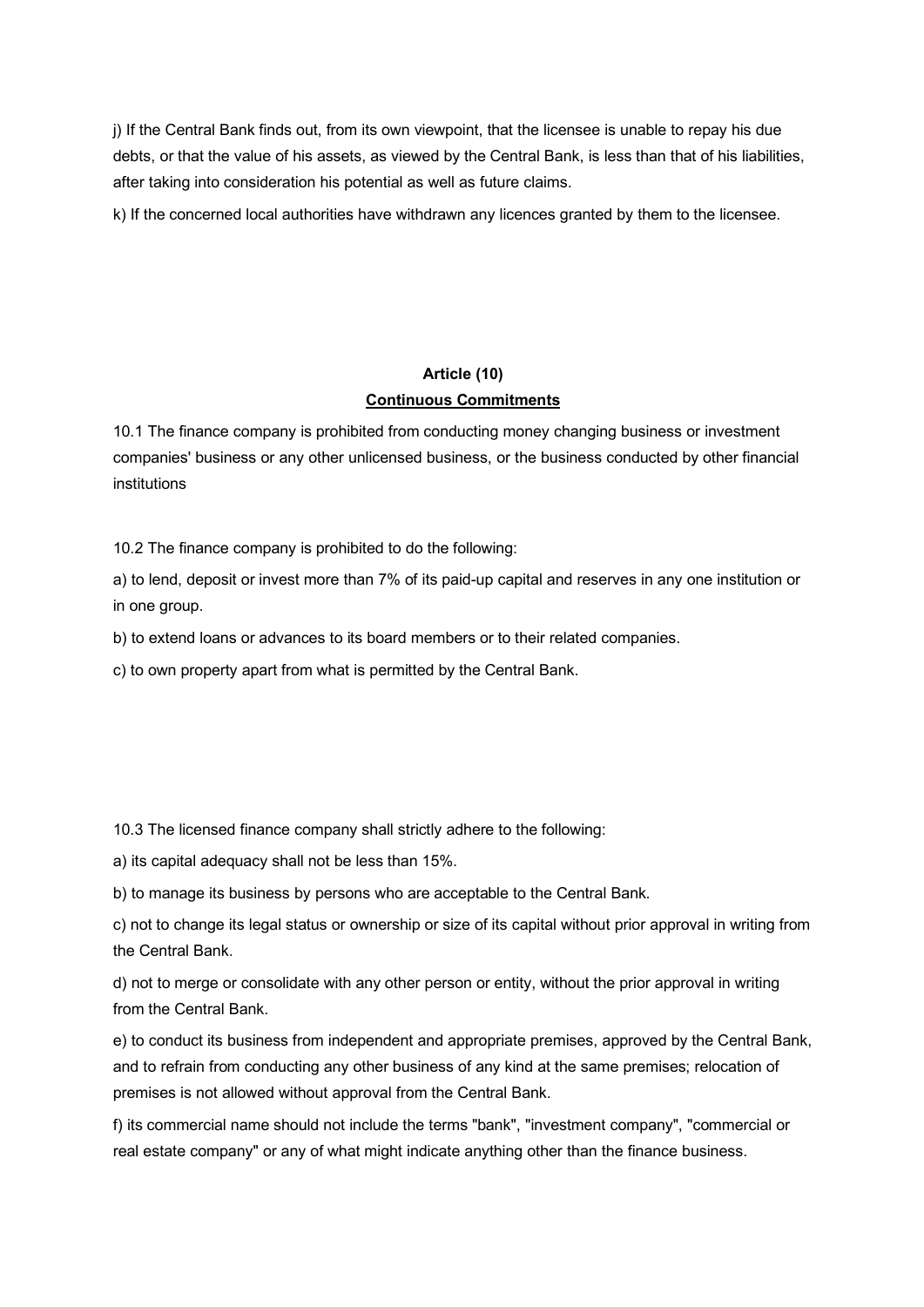g) not to open any branches except after obtaining prior approval in writing from the Central Bank. Licence to open a new branch shall not be granted except if the financial position of the company is sound and that it has not committed any violations.

h) appointing a statutory auditor acceptable to the Central Bank, maintaining proper accounting records, and submitting statements about these records to the Central Bank on the required forms.

i) dealing with clients on the basis of official documents with regard to all transactions.

j) issuing all its correspondence and documents in its own name, duly signed by authorized persons.

k) not to incur any commitments on any of its assets without prior approval in writing from the Central Bank.

l) none of its partners shall withdraw any amounts exceeding his shares of the annual net profits identified in the provisions of the Companies' Law No. (8) of 1984 and its amendments.

m) none of the partners, managers or auditors of the company shall obtain any loans from it; none of them shall have any current accounts or other accounts with the company.

n) providing the Central Bank with a period not exceeding 3 months from the end of the financial year with a certified copy of its audited annual accounts including the external auditors' report; the financial year of the licensed company must commence on 1st January and end on 31st December.

o) providing the Central Bank with any statements, information or statistics required at any time and regarding any specific period, and which should conform with the records of the licensed company; all these statements, and information shall be considered confidential and shall be treated on that basis.

p) obtaining a licence to conduct finance business from the local authorities, and commencing business within a period of one year from the date of notification of approval of licence as per this resolution; the Central Bank shall be provided with a copy of the said licence by the local authorities as soon as it is received from such authorities.

q) applying to the Central Bank for renewal of the licence within a period no less than 2 months before the expiry date of the existing licence or any of its renewal.

r) complying with the prevailing laws in the UAE, as well as with regulations issued by the Central Bank.

## **Article (11) Examination of Records**

The Central Bank conducts periodical examination on the business of the licensed company to ensure the soundness of its financial position and the application of the provisions of this resolution.

### **Article (12) Application Scope and Enforcement Date**